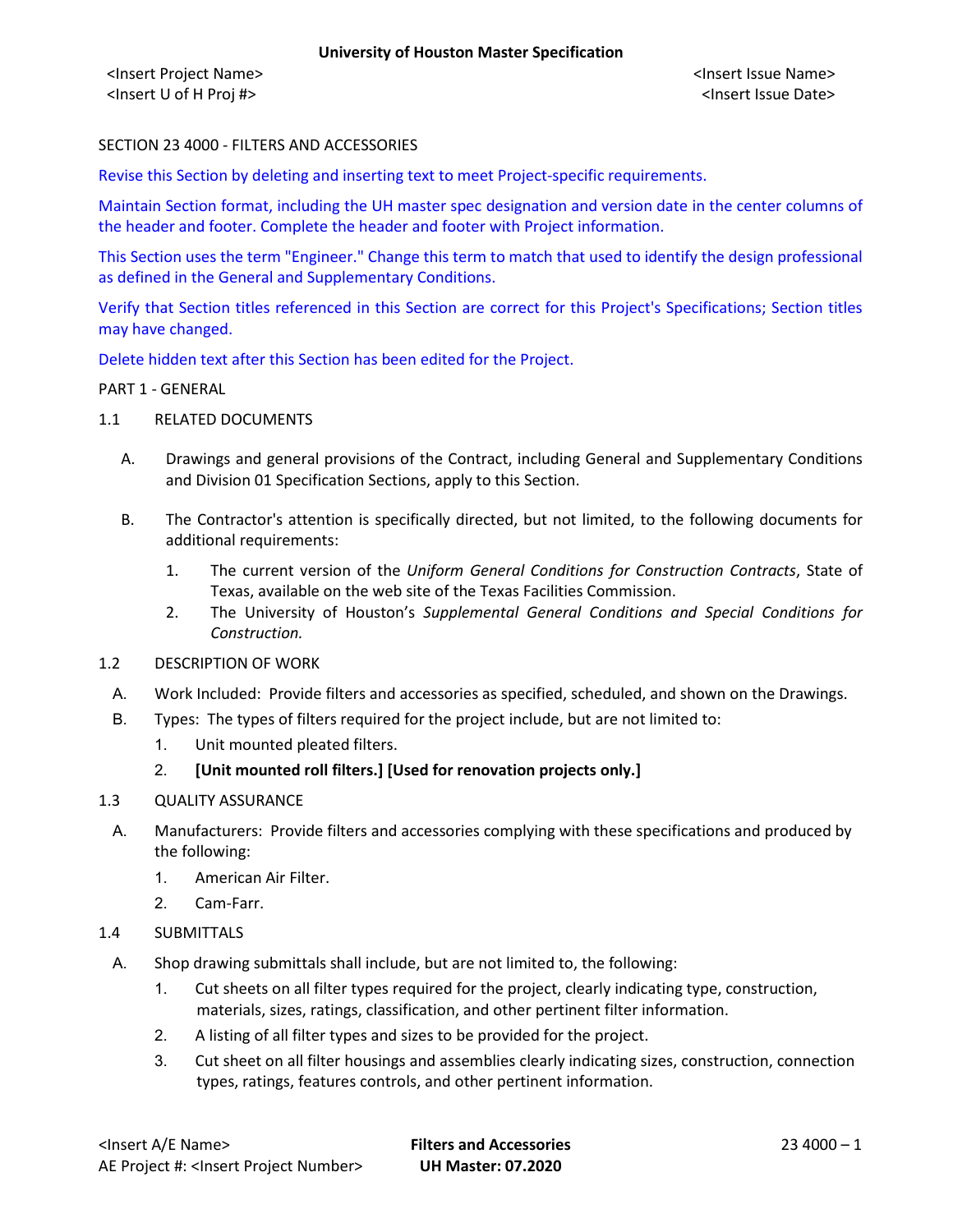### **University of Houston Master Specification**

<Insert Project Name> <Insert Issue Name> <Insert U of H Proj #> <Insert Issue Date>

- 4. Certification that filters and filter housings and assemblies have been coordinated with served equipment and with filter racks/banks furnished by air handling equipment manufacturers.
- 5. Additional information as required in Section 23 0100 "Mechanical General Provisions."
- 1.5 PRODUCT DELIVERY, STORAGE AND HANDLING:
	- A. Deliver filters and accessories in factory-fabricated water resistant packaging.
	- B. Handle filters and accessories carefully to avoid damage to material components and enclosures.
	- C. Store filters in a clean, dry space and protect from the weather.

### PART 2 - PRODUCTS

- 2.1 PLEATED FILTERS
	- A. General: Provide high efficiency, pleated, disposable type filters where scheduled or shown on the Drawings.
	- B. UL-listing: Filters shall be listed by Underwriters' Laboratories, Inc. as Class **[1] [2]**.
	- C. Filter Media: Filter media shall be of the nonwoven cotton fabric type. The filter media shall have an average efficiency of at least 40% in accordance with ASHRAE Test Standard 52-76.
	- D. Capacity: Ratings and capacity for pleated filters shall be as follows:
		- a. Final filters shall be MERV 13 High Efficiency rated. Pre-filters shall be MERV 8 rated
		- b. Four Inch: The effective filter media shall be not less than 7.0 square feet of media per 1.0 square foot of filter face area and shall contain not less than 11 pleats per linear foot. Initial resistance of 600 fpm approach velocity shall not exceed 0.35 inch w.g.
		- c. Two Inch: The effective filter media shall be not less than 4.6 square feet of media per 1.0 square foot of filter face area and shall contain not less than 15 pleats per linear foot. Initial resistance of 500 fpm approach velocity shall not exceed 0.28 inch w.g.
		- d. One Inch: The effective filter media shall be not less than 2.3 square feet of media per 1.0 square foot of filter face area and shall contain not less than 16 pleats per linear foot. Initial resistance at 500 fpm approach velocity shall not exceed 0.45 inch w.g.
	- E. Media Support Grid: The filter media support shall be a welded wire grid with an effective open area of not less than 96%. The welded wire grid shall be bonded to the filter media to eliminate the possibility of media oscillation and media pull away. The media support grid shall be formed in such a manner that it effects a radial pleat design, allowing total use of filter media.
	- F. Enclosing Frame: The filter enclosing frame shall be constructed of a rigid, heavy-duty, high wetstrength beverage board, with diagonal support members bonded to the air entering and air exit side of each pleats, to ensure pleat stability. The inside periphery of the enclosing frame shall be bonded to the filter pack, eliminating the possibility of air bypass.
	- G. Manufacturers: American Air Filter PerfectPleat, Farr 30-30 or an approved equal.

# 2.2 PLEATED FILTER RACKS

- A. General: Pleated filters shall be installed in V-bank or flat filter racks as required to provide maximum filter velocity as scheduled or shown on the Drawings. Racks shall be provided **[with air handling units and are] [under this Section for installation on air handing units which are]** specified in Section 23 7416 "Packaged Air Handling Units" and Section 23 7420 "Custom Air Handling Units".
- **B. [Filter Racks: Provide American Air Filter, Farr or equal galvanized steel [V-bank] [flat] filter racks suitable for mounting on the air handling equipment which it serves. Racks shall be equipped with**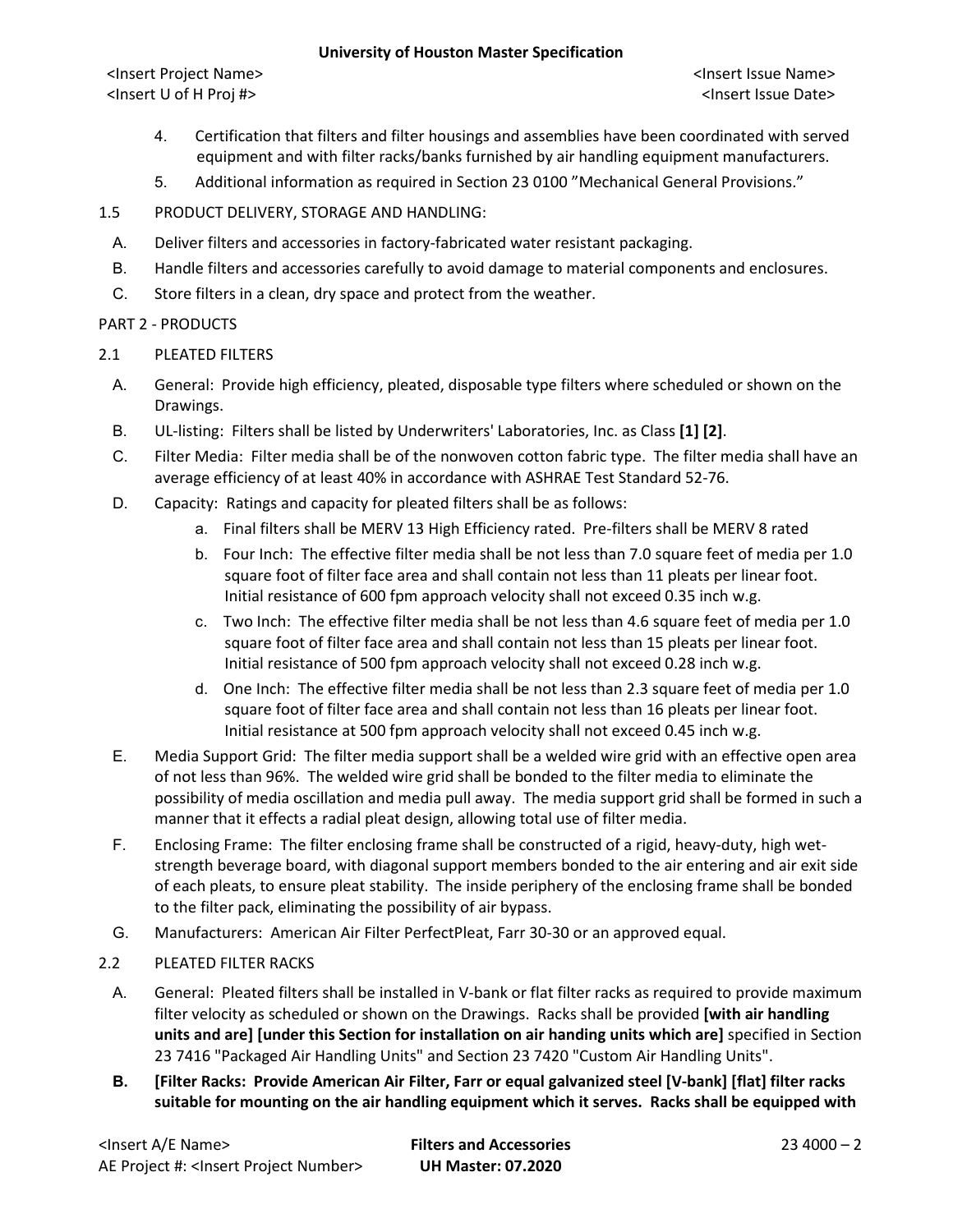<Insert Project Name> <Insert Issue Name> <Insert U of H Proj #> <Insert Issue Date>

**gaskets and spring type positive sealing fasteners to hold filters in place. Fasteners shall be removable without the use of tools.]**

- 2.3 ROLL FILTERS **[To be used for renovation projects only.]**
	- **A. General: Provide side access automatically renewable roll filter assemblies for air handling units and other applications where scheduled or shown on the Drawings. Filter sizes and capacities shall be as scheduled and required for the intended application.**
	- **B. Operation: Rolls of media shall be installed at one side of the filter and intermittently moved into the airstream so as to maintain a substantially constant dirt load. The media shall be compactly rerolled automatically on disposable spools at the other side of the filter after it has accumulated its dirt load. The filter shall be equipped with a full height spring load pressure bar to ensure compact rewinding of the media. Each rewind spool section shall incorporate a mechanical antisag device to prevent air leakage past the upper horizontal edge of the media blanket. Both clean and dirty media rolls shall be completely enclosed and out of contact with the moving airstream.**
	- **C. Construction: Filter assembly shall be constructed of galvanized sheet metal with suitable provisions for connection to the served air handling unit and associated ductwork. A metal media feed tape, reel and hook shall be supplied to install new media across the filter face, making it unnecessary to enter the duct to replace media.**
	- **D. Filter Media: Media shall be of spun glass fibers bonded with a cured thermosetting resin, and shall have a nominal thickness of 2 inches. It shall have a graduated density in the direction of the airflow, with the larger interstices on the air entering side, with a corresponding decrease in glass fiber size.**
		- 1. **Media shall have a compressibility which will allow approximately 65 feet of material to be wound on a 13 inch diameter, expandable, steel core spool with integral steel guide flanges at both ends.**
		- 2. **Media shall be charged with an odorless and flameproof adhesive which shall not flow while in storage nor when subjected to temperatures up to 175°F.**
		- 3. **Media shall be reinforced with multifilament fiber glass cord running parallel to the media length.**
		- 4. **The media shall be supported on both faces in the airstream by No. 8 wire rods parallel to the direction of media travel. Rod spacing shall be on not more than 3 inch centers on the air leaving face and on not more than 6 inch centers on the air entering face.**
		- 5. **The roll media shall be UL-listed and classified Class 2 when tested in accordance with UL 900.**
		- 6. **Filter media shall be tested by an independent test laboratory in accordance with ASHRAE Standard 52 as outlined in Section 11.2 Dynamic Procedure for Self-Renewable Devices. The performance of the filter media shall not be less than the following based on a velocity of 500 fpm: Initial resistance of 0.18 inch w.g., average synthetic duct weight arrestance of 83%, and dust holding capacity of 98 grams per square foot.**
	- **E. Operator/Controls: The filter assembly operator and controls shall be completely factoryassembled and prewired, with the only field-wiring required being the 120 volt power supply to the control box.**
		- 1. **Each filter shall be complete with initial loading of filter media and a 1/6 hp, 120 volt, 1-phase gear motor with thermal overload protection and chain drive, NEMA 1 control box containing a low voltage transformer for the photoelectric media control circuit, warning light and dry**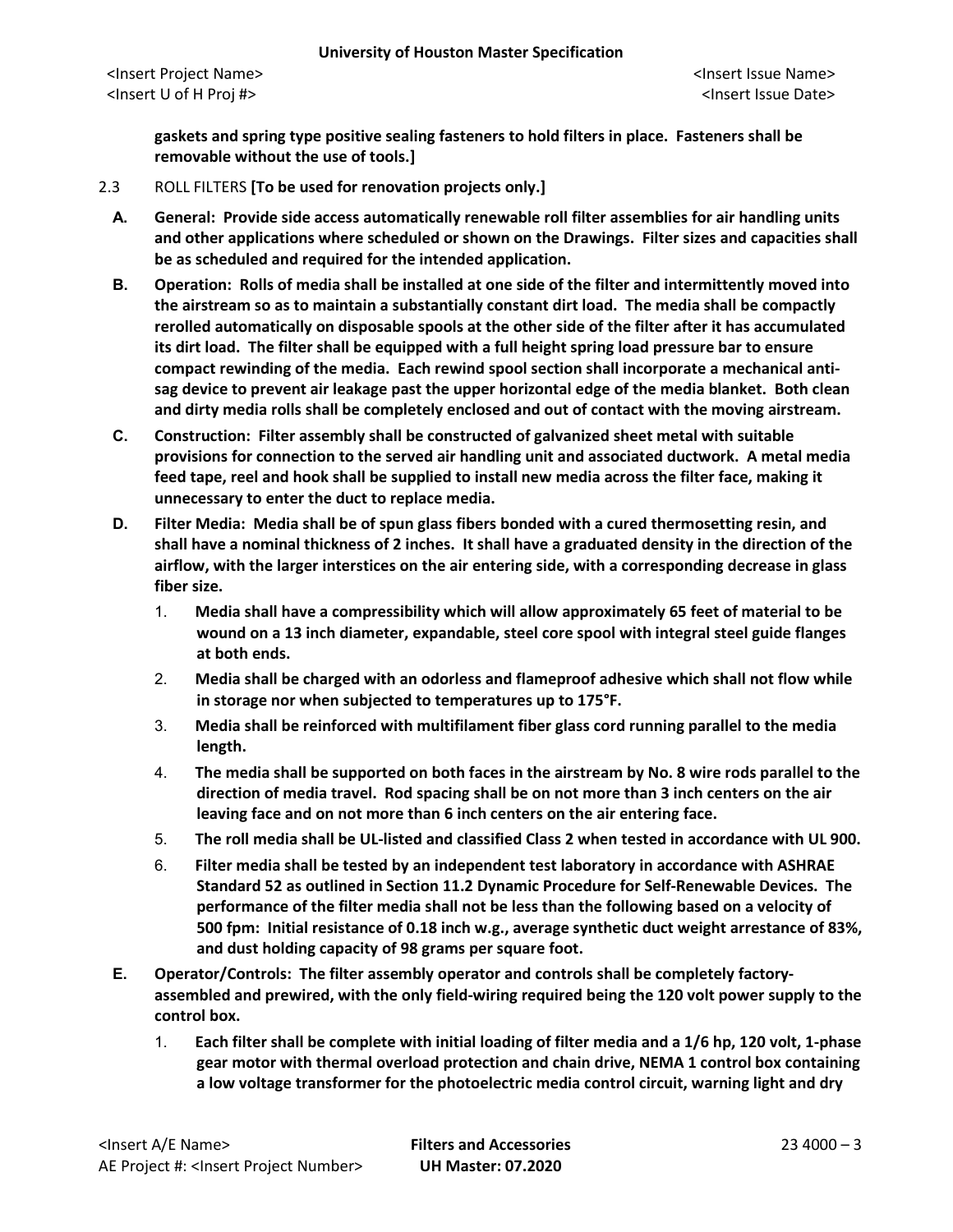**alarm contact to indicate either supply lamp failure or media runout, and hand-off-auto selector switch. The alarm contact shall be monitored by [\_\_\_\_\_\_\_\_\_\_\_\_\_\_\_\_].**

- 2. **The controls shall be factory-wired and interconnected electrically to ensure fail safe operation. All factory and field wiring shall meet the requirements of the National Electrical Code.**
- 3. **The drive motor shall be actuated by a photo-electric solid state control which shall cause the media to be advanced in small increments when and only as dust accumulation dictates.**
- 4. **The control circuit shall ensure that no media is fed when the system is inoperative, shall feed the uniform small increments of media for constant dirt load and shall not require recalibration if the actual start-up airflow is different from design or if the system is of the variable air volume type.**
- **F. Manufacturers: Roll filter assemblies shall be American Air Filter Roll-O-Matic or an approved equal.**

### 2.4 FILTER MANOMETERS

**A. [General: Provide a Dwyer 200 Series "Dura-Block" solid plastic, stationary inclined gauge manometer with red gauge oil for each filter bank of each air handling unit. Provide not less than 2 ounces of red gauge oil for replacement of each manometer furnished under this Section.]**

### [OR]

**B. [General: Provide filter manometers for each individual filter or filter bank handling [2,000] [\_\_\_\_\_\_\_\_\_] cfm or more and each high efficiency filter. Manometers shall be diaphragm-actuated dial and pointer type magnahelic filter pressure drop gauges mounted on the unit exterior. Gauges installed on filters installed in finished areas shall be flush-mounted. All gauges for a single filter housing shall be mounted in a single group on the unit exterior in an accessible location as the unit is installed and shall have an engraved nameplate identifying the filter monitored. Gauges shall be Dwyer Model No. 2003-AF (0-3 inch w.g. range) or an approved equal. [A Dwyer Model No. 1823-5 differential pressure switch or an approved equal with No. A-603 "T" kit shall be furnished and installed with each magnahelic gauge for remote monitoring by the BCAS. The differential pressure switch shall be set as recommended by the filter manufacturer.] The magnahelic gauge shall be provided with red and green scale overlays located on highlight safe and dangerous readings as recommended by the filter manufacturer.]**

#### PART 3 - EXECUTION

# 3.1 INSTALLATION

- A. General: Install filter racks, housings, and filters in accordance with the manufacturers' written installation instruction.
- B. Coordination: Division 23contractor shall coordinate equipment and filter bank connection requirements and provide transitions as required for proper installation of filters.
- 3.2 AIR FILTERS
- A. General: Install all filters protecting equipment prior to unit startup. Under no circumstances shall any air handling unit or fan and coil unit which is shown or specified to be furnished with filters be operated without filters in-place. Filters on units used during construction shall be replaced as necessary and as directed by General Contractor.